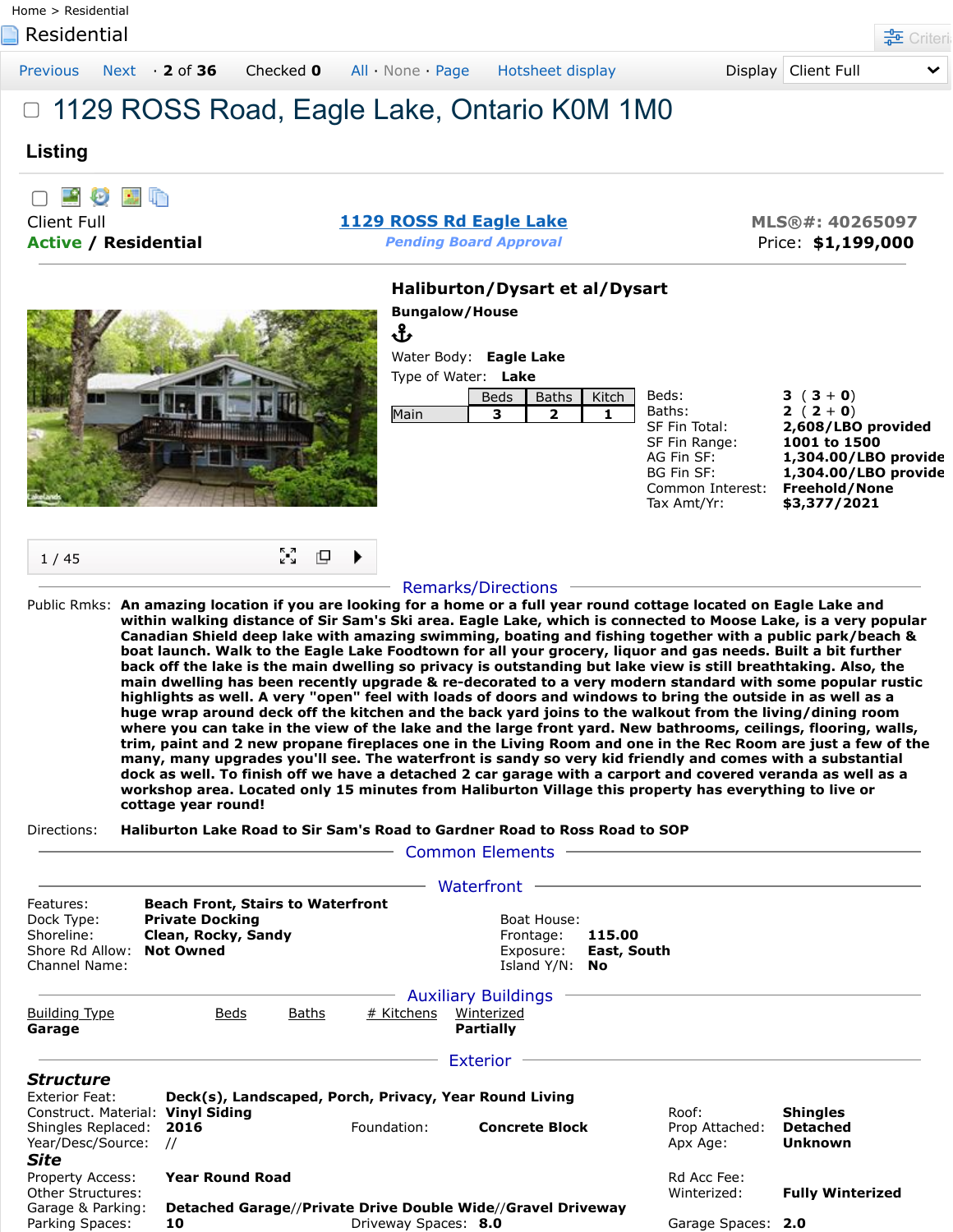| Parking Level/Unit:              |                                                                                                        | Parking Assigned:   |                              |                         | Licen Dwelling: Yes |                                                                    |
|----------------------------------|--------------------------------------------------------------------------------------------------------|---------------------|------------------------------|-------------------------|---------------------|--------------------------------------------------------------------|
| Services:                        | <b>Cell Service, Electricity, High Speed Internet Avail</b>                                            |                     |                              |                         |                     |                                                                    |
| Water Source:                    | <b>Drilled Well</b>                                                                                    | Water Tmnt:         |                              |                         | Sewer:              | <b>Septic</b>                                                      |
| Lot Size Area/Units: 1.406/Acres |                                                                                                        | Acres Range:        | $0.50 - 1.99$                |                         | Acres Rent:         |                                                                    |
| Lot Front (Ft):                  | 115.00                                                                                                 | Lot Depth (Ft):     | 405.00                       |                         | Lot Shape:          | <b>Irregular</b>                                                   |
| Location:                        | <b>Rural</b>                                                                                           | Lot Irregularities: |                              |                         | Land Lse Fee:       |                                                                    |
| <b>Surrounding Area</b>          |                                                                                                        |                     |                              |                         |                     |                                                                    |
| Area Influences:                 | Beach, Business Centre, Cul de Sac/Dead End, Downtown, Golf, Hospital, Lake/Pond, Landscaped,          |                     |                              |                         |                     |                                                                    |
|                                  | Library, Park, Place of Worship, Playground Nearby, School Bus Route, Schools, Shopping Nearby, Skiing |                     |                              |                         |                     |                                                                    |
| View:                            | Hills, Skyline, Trees/Woods, Water                                                                     |                     |                              |                         | Retire Com:         | <b>No</b>                                                          |
| Topography:                      | Level, Partially Cleared, Sloping, Wooded/Treed                                                        |                     |                              |                         | Fronting On:        | <b>North</b>                                                       |
| Restrictions:                    | <b>None</b>                                                                                            |                     |                              |                         | Exposure:           | <b>North</b>                                                       |
| School District:                 | <b>Trillium Lakelands District School Board</b>                                                        |                     |                              |                         |                     |                                                                    |
| High School:                     | <b>Haliburton Highlands Secondary School</b>                                                           |                     |                              |                         |                     |                                                                    |
|                                  | Elementary School: J D Hodgson Elementary School                                                       |                     |                              |                         |                     |                                                                    |
|                                  |                                                                                                        |                     | Interior                     |                         |                     |                                                                    |
|                                  |                                                                                                        |                     |                              |                         |                     |                                                                    |
| <b>Features and Access</b>       |                                                                                                        |                     |                              |                         |                     |                                                                    |
| Interior Feat:                   | Auto Garage Door Remote(s), Built-In Appliances, Ceiling Fans, Propane Tank, Water Heater, Workshop    |                     |                              |                         |                     |                                                                    |
| Security Feat:                   | Alarm System, Smoke Detector(s)                                                                        |                     |                              |                         |                     |                                                                    |
| Basement:                        | <b>Full Basement</b>                                                                                   | Basement Fin:       | <b>Fully Finished</b>        |                         |                     |                                                                    |
| Basement Feat: Walk-Out          |                                                                                                        |                     |                              |                         |                     |                                                                    |
| Laundry Feat: In Basement        |                                                                                                        |                     |                              |                         |                     |                                                                    |
| <b>Heating/Cooling/Fixtures</b>  |                                                                                                        |                     |                              |                         |                     |                                                                    |
| Cooling:<br><b>None</b>          |                                                                                                        |                     |                              |                         |                     |                                                                    |
| Heating:                         | Fireplace-Propane, Forced Air-Propane, Woodstove                                                       |                     |                              |                         |                     |                                                                    |
| Fireplace:                       | 2/Living Room, Propane, Rec Room                                                                       |                     |                              |                         | FP Stove Op:        | Yes                                                                |
|                                  | Under Contract: HWT-Electric, Propane Tank                                                             |                     |                              |                         | Contract Cost/Mo:   |                                                                    |
| Inclusions:                      | <b>Garage Door Opener</b>                                                                              |                     |                              |                         |                     |                                                                    |
| Add Inclusions: See Schedule D   |                                                                                                        |                     |                              |                         |                     |                                                                    |
| Exclusions:                      | <b>See Schedule D</b>                                                                                  |                     |                              |                         |                     |                                                                    |
| Furnace Age:                     |                                                                                                        | Tank Age:           |                              | UFFI: No                |                     |                                                                    |
|                                  |                                                                                                        |                     |                              |                         |                     |                                                                    |
|                                  |                                                                                                        |                     | <b>Property Information</b>  |                         |                     |                                                                    |
| Common Elem Fee: No              |                                                                                                        |                     |                              | Local Improvements Fee: |                     |                                                                    |
| Legal Desc:                      | LT 37 PL 462; DYSART ET AL                                                                             |                     |                              |                         |                     |                                                                    |
| Zoning:                          | WR <sub>2</sub>                                                                                        |                     |                              | Survey:                 |                     | Boundary Only/ 1965                                                |
| Assess Val/Year: \$502,000/2021  |                                                                                                        |                     |                              | Hold Over Days: 0       |                     |                                                                    |
| PIN:                             | 391450147                                                                                              |                     |                              | Occupant Type: Vacant   |                     |                                                                    |
| ROLL:                            | 462404000059200                                                                                        |                     |                              |                         |                     |                                                                    |
| Possession/Date: 1 - 29 Days/    |                                                                                                        |                     |                              | Deposit:                | 50000               |                                                                    |
|                                  |                                                                                                        |                     | <b>Brokerage Information</b> |                         |                     |                                                                    |
| List Date:                       | 05/25/2022                                                                                             |                     |                              |                         |                     |                                                                    |
| List Brokerage:                  | <b>RE/MAX PROFESSIONALS NORTH, BROKERAGE, HALIBURTON AS</b>                                            |                     |                              |                         |                     |                                                                    |
| Source Board:                    | <b>The Lakelands</b>                                                                                   |                     |                              |                         |                     |                                                                    |
|                                  |                                                                                                        |                     |                              |                         |                     |                                                                    |
|                                  | <b>Prepared By: VINCE DUCHENE, Broker</b>                                                              |                     |                              |                         |                     | Date Prepared: 05/25/2022                                          |
|                                  | POWERED by itsorealestate.com. All rights reserved.                                                    |                     |                              |                         |                     | *Information deemed reliable but not quaranteed.* CoreLogic Matrix |

Property Type is 'Residential'

Change Type History Change Type is one of 'New Listing', 'Back On Market', 'Conditional',

'Price Decrease', 'Price Increase', 'Suspended', 'Expired', 'Active', 'Cancelled'

Region is 'Haliburton'

Change Type History Modification Timestamp is after 05/19/2022 12:32:05 PM

Found 36 results in 0.02 seconds.